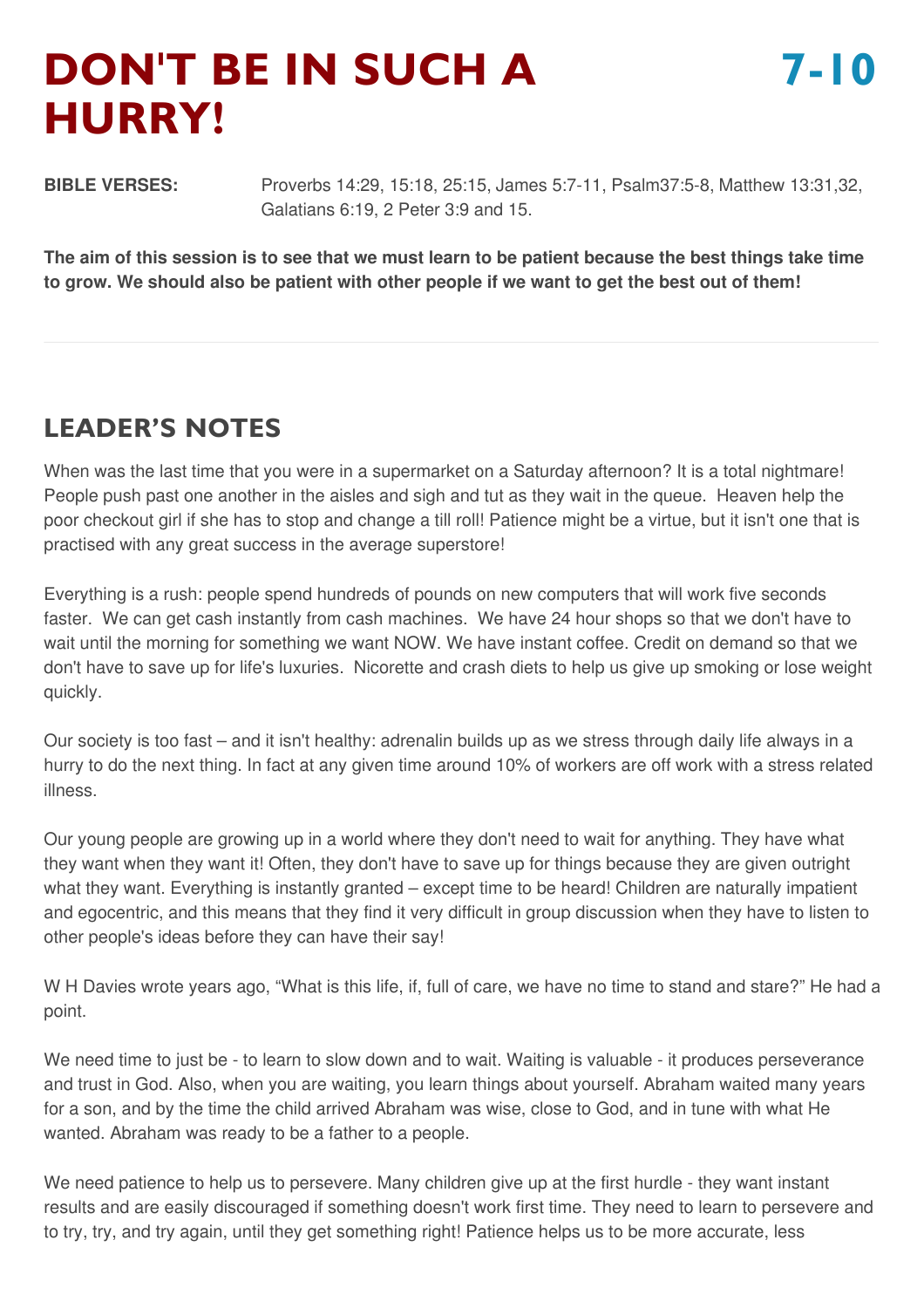haphazard in what we do.

The other side of patience is being patient with other people: we tend to become stressed and to take our stress out on other people, but we get far better results by taking time for people to develop at their own pace. We need to learn how to give people time: they aren't pot noodles that transform instantly when hot water is added - they are plants that have to grow in good soil. Jesus understood this and was infinitely patient with his disciples, who were anything but promising when He took them on. However, by the time He ascended, they were ready to turn the world upside down. One of the Bible activities focuses on Peter and the way Jesus helped him.

We as leaders need to pray that God will help us to be patient with the young people in our groups – especially the difficult and diffident ones! We also need to ask God to help us to be patient with one another as we work together for the Kingdom!

# **CHARADES**

# **GAME | WARMING UP**

Put the group into 2 teams, making sure that there is a good mix of ages and an equal boy/girl ratio in each team.

A volunteer from one group comes up and is given a title of a TV show by one of the leaders. They have to act it out for their group. If at the end of 3 minutes the group have guessed the programme correctly, they get 2 points. If the group can't guess the programme, the other team can have a guess, and if they are right they can score a bonus point.

Then a member of the other team comes up, is given a programme title, and the game continues.

Younger or less confident children may like to perform in pairs.

When acting, the child needs to hold up fingers to indicate how many words are in the title, and you may want to agree actions for different types of programme – kicking a pretend ball for sport, holding sides and laughing for comedy, a dramatic stance/hands pose for drama, and so forth.

Other signs that are universal include touching the ear for "sounds like", an appropriate number of fingers tapped on the elbow to show the number of syllables in the word, making a circle with the hands for "whole thing".

When all the children who want to have a go have done so (an equal number from each team!) then add up the points and declare a winning team.

**The Point:** Just for fun.

### **EQUIPMENT**

Small pieces of paper with names of TV shows written on them.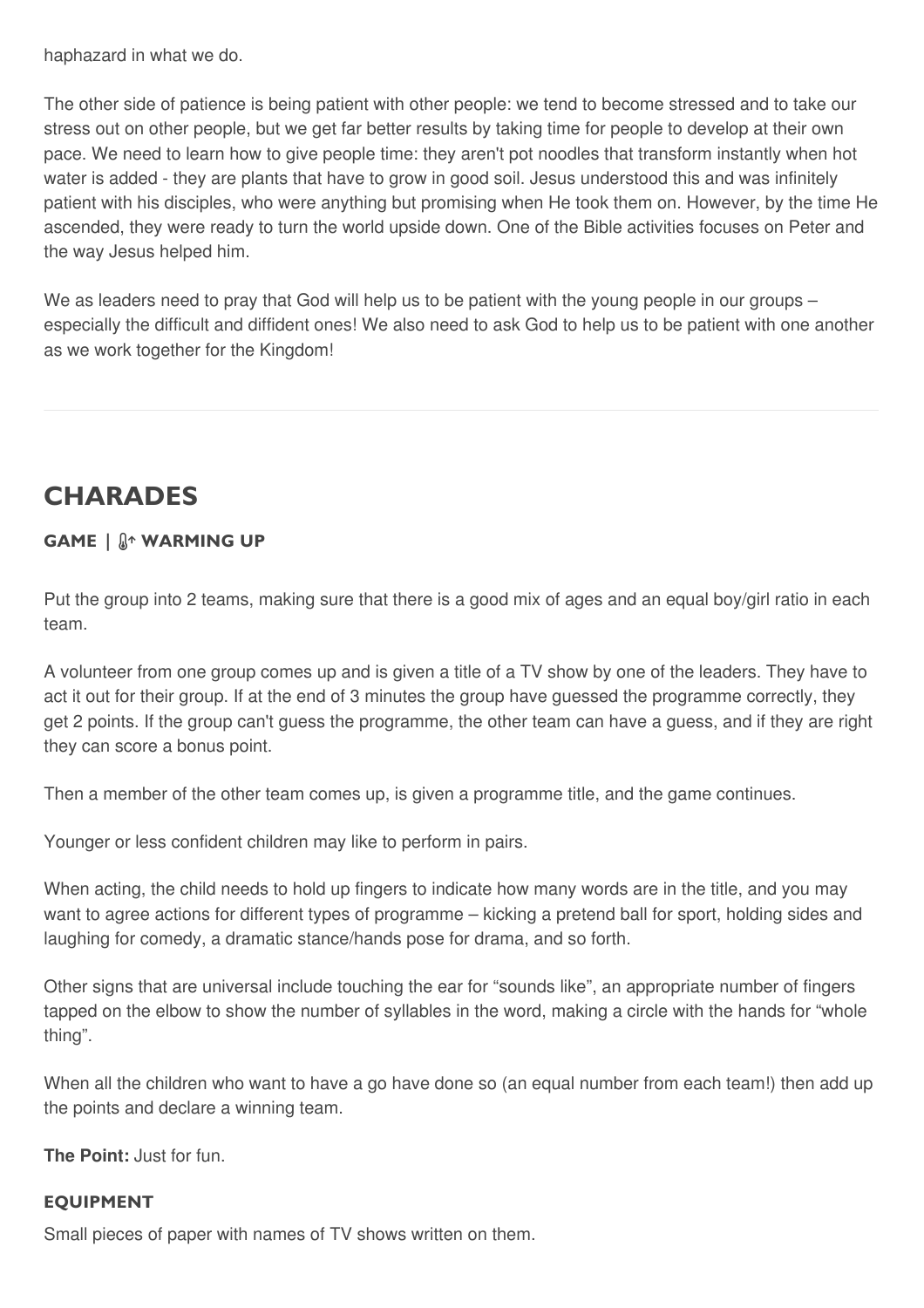# **GRAB AND BUILD!**

## **GAME | WATCHER | WARMING UP**

Put all the items in a case that is open in the middle of the room. (Alternatively, they could be spread out on a blanket.)

Divide the group into teams of no more than 6 people.

Put each team in a different corner, but make sure that all are the same distance from the case.

On a given signal, the first person from each team runs to the case, picks up an item and runs back with it. When he returns to the group, the next person runs to the case and picks out something, and so on until the case is empty. (Obviously, the faster teams will get more items than the slower ones!)

When the case is empty, ask the teams to make a sculpture of a person, using the things that they have taken from the case. The person can be lying down or standing up – standing up is harder and therefore more impressive.

Give 3 minutes for the children to make these sculptures.

They can use the things they have picked up to their advantage – for instance, if they have picked up Sellotape they can use it to stick their model together, if they have taken a newspaper, they can take it to pieces and use it to build as well.

Admire all the sculptures, but choose a winner and give a reason for your choice.

**The Point:** Just for fun.

#### **EQUIPMENT**

A large suitcase full of odd shaped items, (ask each leader to bring things from home: wooden spoons, Sellotape and so on).

#### **DURATION: 10 MINS.**

# **SLEEPING LIONS**

### **GAME | WATCHER | WARMING UP**

All the children should sit or lie down in a space on the floor, keeping as still as possible.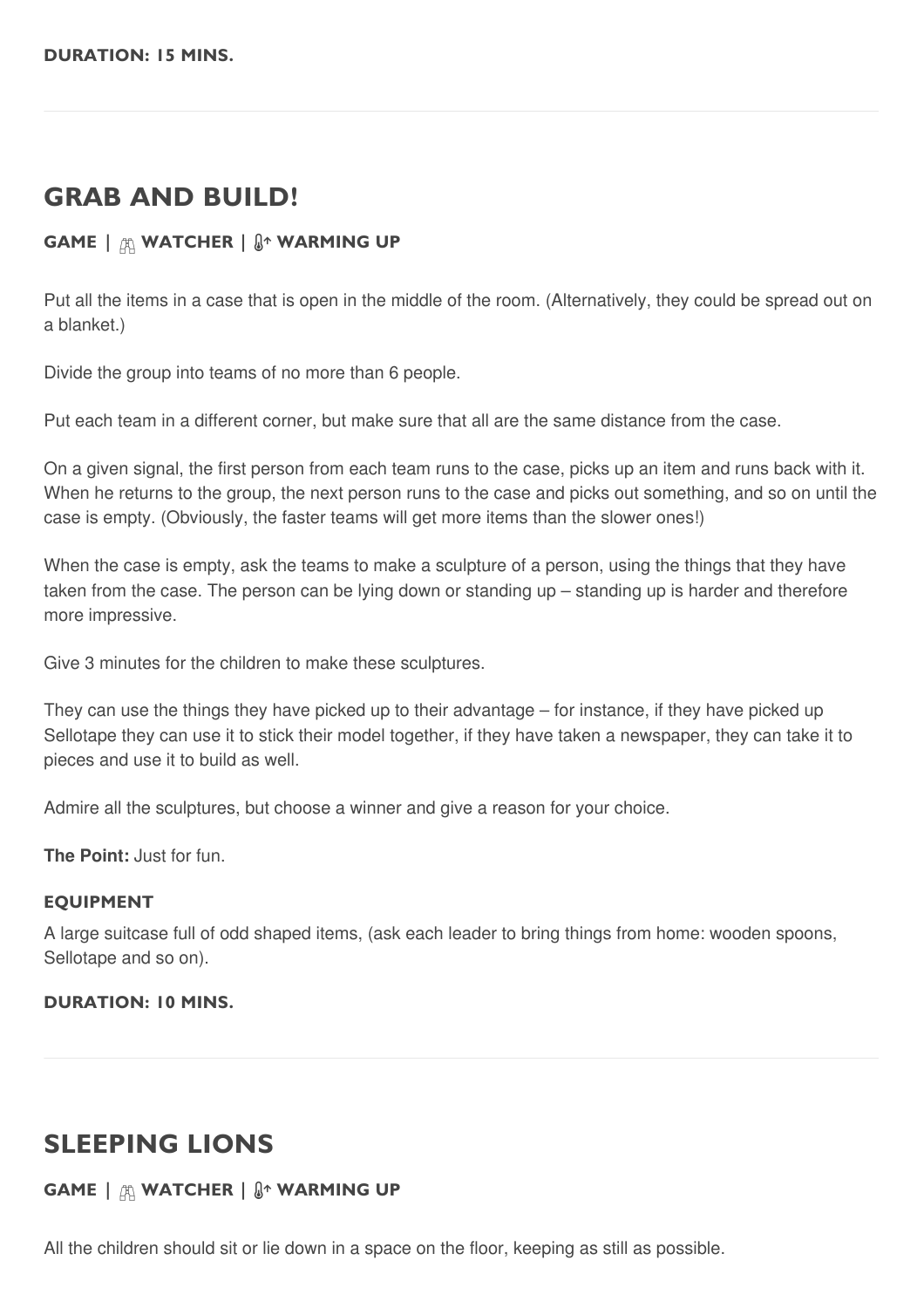They are allowed to breathe and to blink, but apart from this they should not move at all.

The leaders should watch carefully and any child who is seen moving is out and should sit up. Children who are out can help judge those who are still in – but make sure that they stay at the sides of the room!

The winner is the last person to be seen moving.

**The Point:** Just for fun, but also leads into the theme of patience!

#### **EQUIPMENT**

None.

**DURATION: 10 MINS.**

# **ARE WE THERE YET?**

# **VISUAL AND AUDIO CLIPS | GETTING STARTED**

Shrek has married Princess Fiona, and the newlyweds are on the long journey to Far Far Away Land to be blessed by Fiona's parents. Donkey has come along for the ride and finds the journey rather tedious!

Start time: 8:20 – "We're not going!" End time: 12:20 – The carriage stops in front of the palace. Duration: Approximately 4 mins

Show the clip and then discuss with the group:

- Why does donkey keep asking if they are nearly there when it is obvious that they aren't?
- How do you think Fiona and Shrek feel about it?
- How patient are Shrek and Fiona with Donkey?
- Do you think it is hard to be patient with other people? Why?
- In what other circumstances might you get impatient?
- How do you show it?
- Is it bad to be impatient?
- What can you do to help yourself be more patient?

**The Point:** Every child has said "are we there yet?" so this clip will ring true, and provides a good way in for a discussion about patience!

### **EQUIPMENT**

A copy of the film "Shrek 2" and the means to play it.

#### **DURATION: 10 MINS.**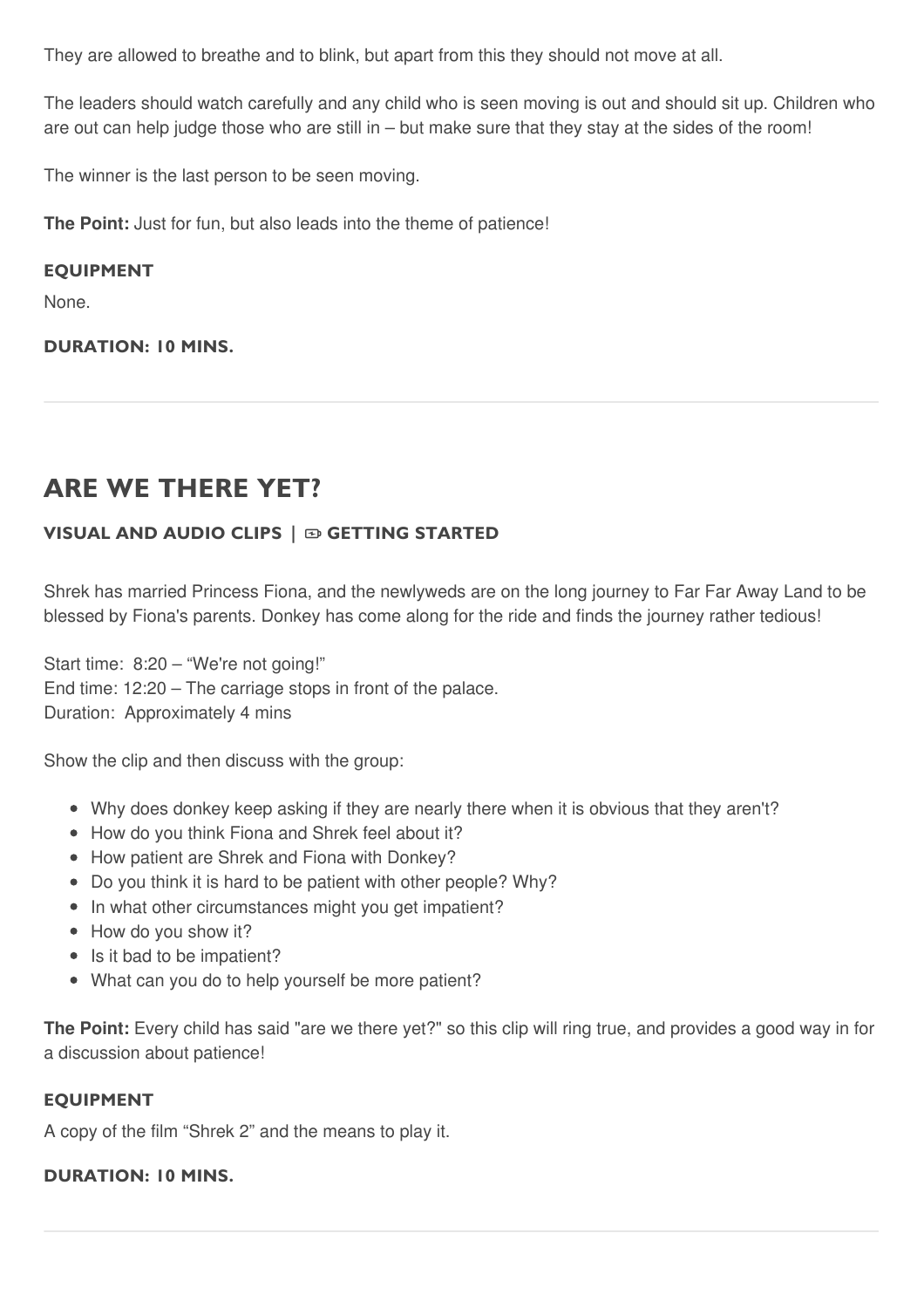# **CARD HOUSE**

# **ACTIVITY | GETTING STARTED**

Give each child a small pile of playing cards and ask them if they can build a house out of cards. This is traditionally done by balancing 2 cards together in an upside down "V" shape, and repeating with 3 or more sets until you have a row of upside down "V" shapes. Then a line of cards are placed horizontally on top and the process is repeated on a second level. However, the children may want to try other ways.

After a few minutes of trying, see if anyone has achieved anything!

Ask the group:

- Who do you think is the most patient person in this room? (The answer will be evident!)
- What are the benefits of patience why is patience a good thing?

Make the point that although we have only been building a house of cards which hasn't any real lasting value, there are many things that take real patience to put together: gardeners need to be patient when planning and making gardens, people who enjoy sewing need to be patient when working on tapestries and quilts. And when we want to see our lives change, or want to learn something new, we need to be patient to see results – being patient is about not giving up!

**The Point:** This activity will reveal the patient and impatient among the group! It should lead quite naturally into discussion about why being patient is so important.

### **EQUIPMENT**

Playing cards - enough sets for each child in the group to have  $10 - 20$  cards. If your group is varied in age, bring in old greetings cards for younger children.

# **DURATION: 10 MINS.**

# **WHERE ARE WE WAITING?**

# **DRAMA | GETTING STARTED**

Ask the group to find a space on the floor. Say that you are going to give them some places where they might have to wait. When you say a place, the group needs to act as if they have been waiting at that place for some time. They can use body language and voice!

Allow the young people to act together in groups so that no one feels self-conscious!

Situations:

- Waiting in the car while Mum is in the supermarket.
- Waiting to go into the cinema to see Harry Potter.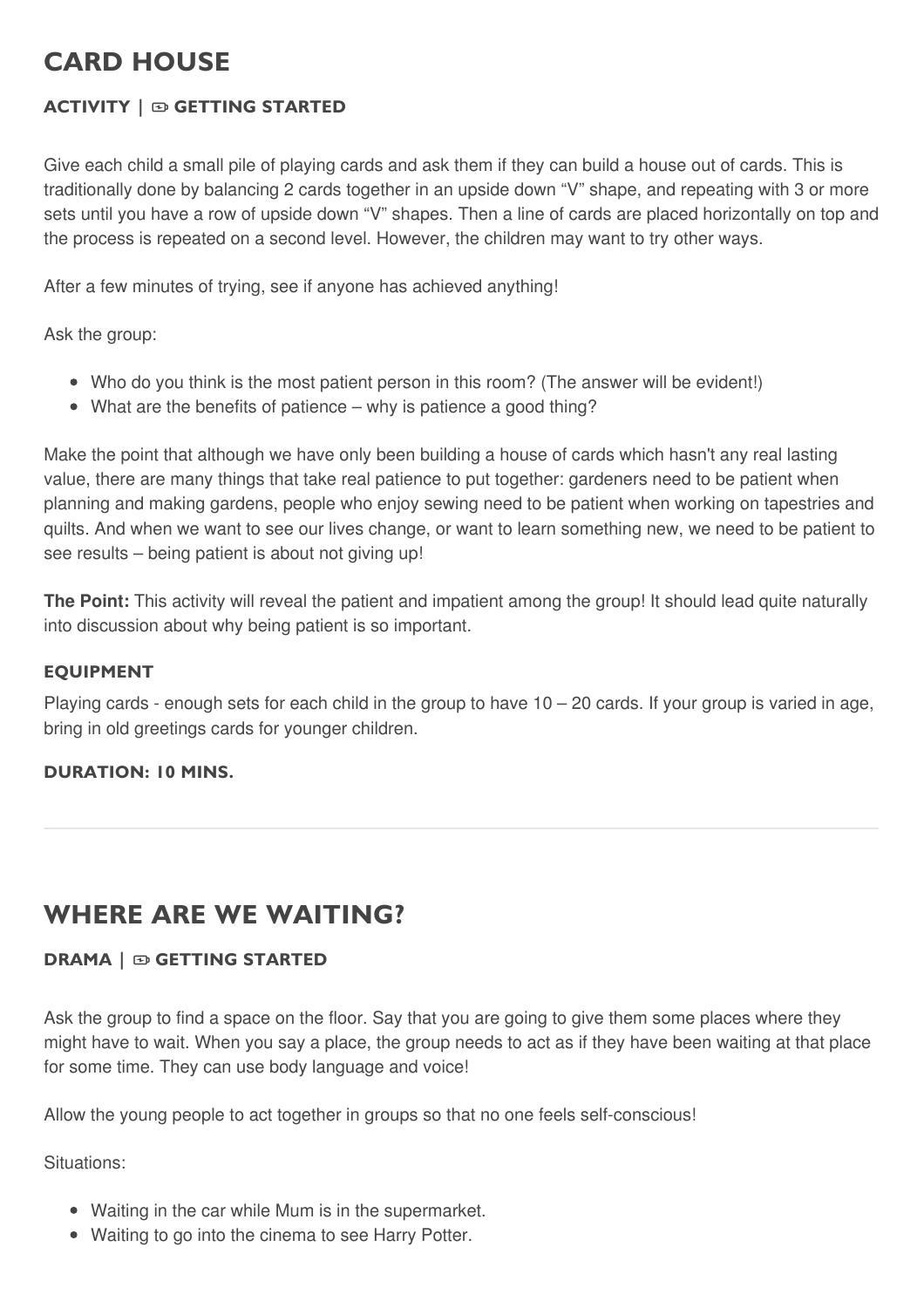- Waiting to have a go on the Play Station.
- Waiting to have an injection.
- Waiting to use the bathroom.
- Waiting in the queue for school dinners.
- Waiting to cross a busy road.
- Waiting for a bus.
- Waiting for an aeroplane.

If you feel it appropriate, you could ask some of the children to repeat dramas that have been particularly well done for the rest of the group to watch.

Ask the group:

- How easy they find waiting?
- Are some things easier to wait for than others?
- How do you feel when you have to wait a long time?
- Why is waiting so hard?
- Are there benefits of waiting?

Explain to them that because everything in our society is so instant, we often find it hard to wait because we don't have enough practice! You could include some examples of when you have had to wait for something.

Waiting teaches us how to be patient, and how to learn to trust what people have said to us.

**The Point:** This activity helps children to focus on the idea of being patient, and helps them to begin to see that being impatient can be negative.

### **EQUIPMENT**

None.

**DURATION: 10 MINS.**

# **OH SO PATIENT!**

# **DISCUSSION | DIGGING IN**

Ask the children to think of 2 patient people – one from the Bible and one from their everyday life. Go round and let each child say who they have thought of. Why are these people patient? Ask if the children think *anyone* can be patient – or only those who are patient naturally?

Say that we are going to look at the life of David and at some of the situations where he was prepared to be patient. Divide the children into small groups and after each passage ask them to write what David COULD have done and what the consequences might have been if he had done that thing.

Say that David was promised that he was going to be King of Israel when he was a boy, but he did not become King until he was 30! He spent at least 15 years, and probably longer, waiting for God to fulfil his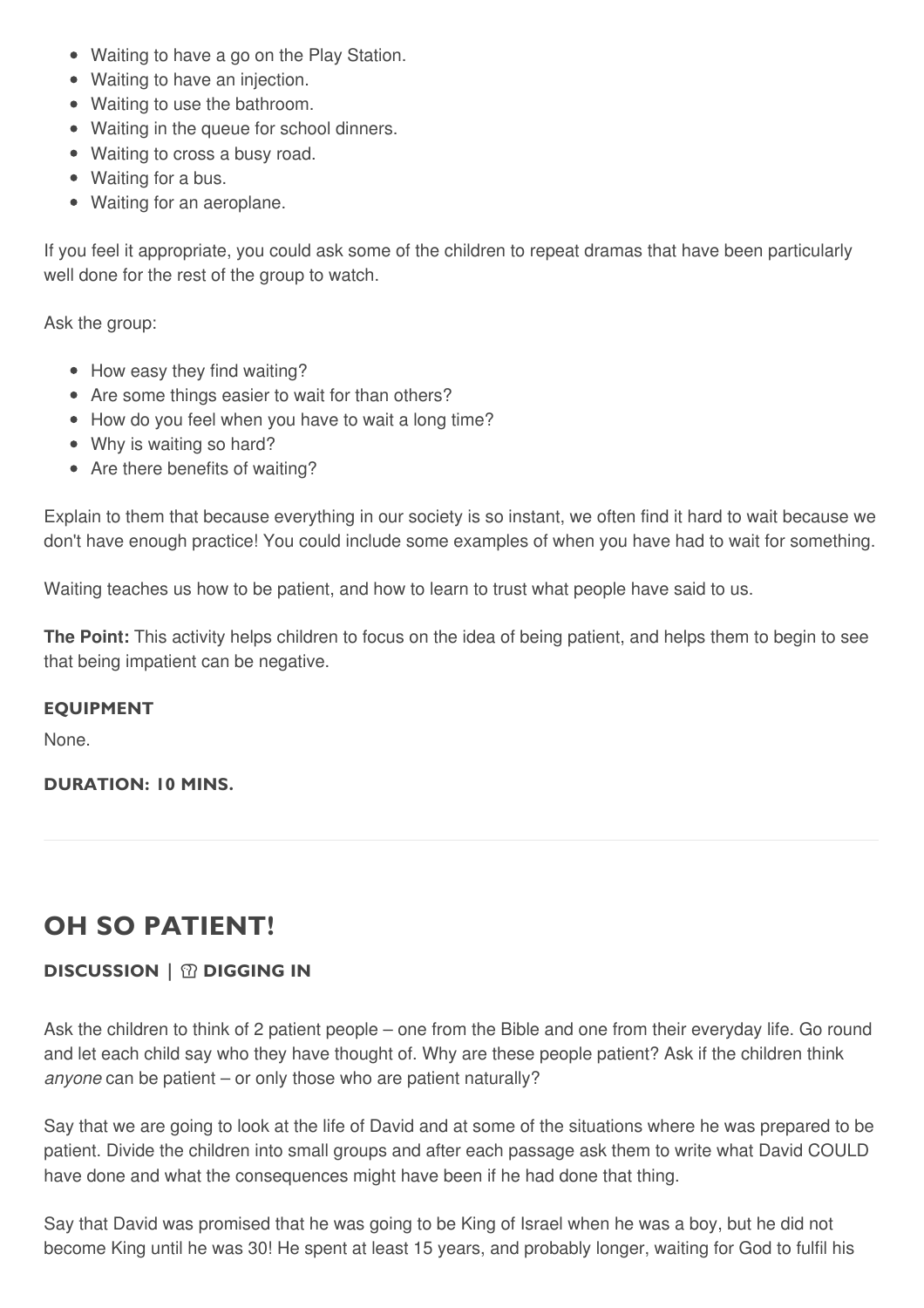word.

### **Read 1 Samuel 16:1-13** to see how David was anointed king.

Say that when Samuel went home, David went back to look after the sheep. Ask the children how David might have felt about that? What might he have done had he been impatient?

(For instance he could have told his father that as the next King he was going to stop looking after sheep and be treated better! He could have demanded to go to Jerusalem.) Let the children write down David's options here … and the consequences had he followed those options.

### **Read 1 Samuel 19:9-17.**

Explain that this is one of many times that Saul tried to kill David. David was a brave soldier by this point – what could he have done? Let the children write down David's options here … and the consequences had he followed those options.

Now say that instead of this David was patient and went and hid – and then came back and then hid again!

## **Read 1 Samuel 24:1-7**

Ask the children why they think David didn't kill Saul when he had such a good chance? Why was David able to keep being patient? What might have happened had David chosen to kill Saul now?

### **Read 2 Samuel 2:1-7**

Explain that Saul and Jonathan were killed in battle and David, having heard that the king was dead, decided that it might be time for God's word to come to pass. Let the children write down David's options here … and the consequences had he followed those options.

### **Finally read 2 Samuel 5:1-5.**

Ask the children how David showed patience? Ask them why David was able to be patient so long? What might have happened if he had been impatient during those years of waiting?

Say that David could be patient because he trusted God.

You can leave the activity here, but if you want you could ask the children to make a cartoon strip showing how David was patient.

**The Point:** To look at an example of patience from the Bible.

# **EQUIPMENT**

Bibles, pens, paper.

### **DURATION: 10 MINS.**

# **GOD TAKES TIME!**

**BIBLE STUDY | WATCHER | DIGGING IN**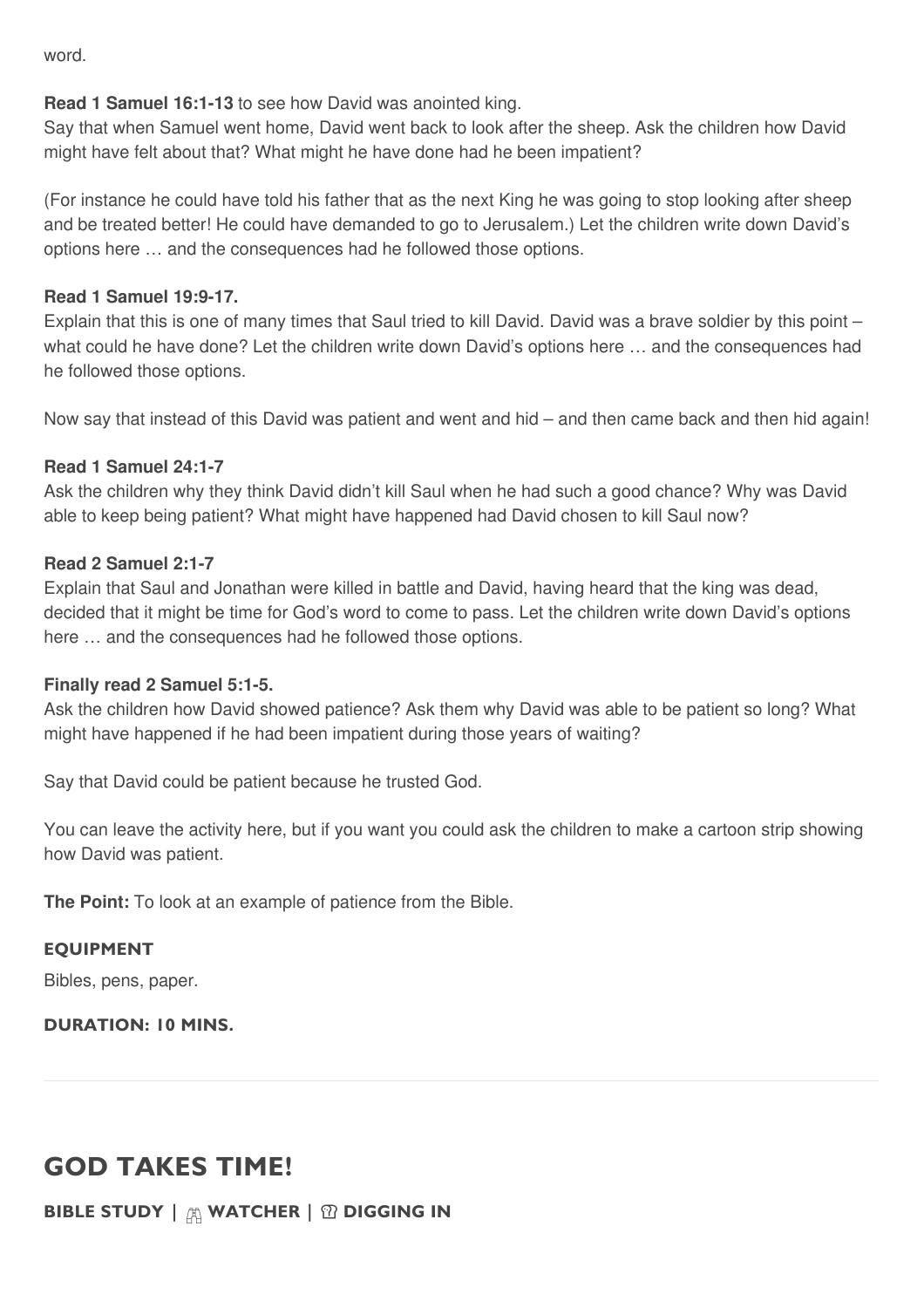Tell these short stories about Peter. After each story, the children can get into pairs to make a statue with their bodies to illustrate a point in the story.

(For instance, Peter walking on water could be shown by one child standing tall holding out their hand to a child who is lying down as though swimming or drowning.)

Peter was one of Jesus' disciples. He was a brave man, but very impatient, and Jesus often had to be patient and help him out when he was in trouble.

One day, Jesus had gone off to pray while the disciples crossed the lake in a boat. In the evening, Jesus walked across the water to the disciples. He called out to tell them that it was only Him, not a ghost, so that they weren't afraid. Peter challenged Him, "If it's really you, Lord, command me to come and walk with You!"

"Okay," said Jesus, "come on."

Peter had no choice – he climbed over the side of the boat and began walking on the water. But the waves were big and he was scared, and soon he began to sink.

Jesus held out his hand and rescued Peter. When he looked at Jesus and focussed on Him, Peter felt braver, and they went to the boat together.

## *Make a picture of Peter on the water.*

On the night that Jesus was betrayed by Judas, Peter and the other disciples were with Jesus. Jesus had warned them that he was going to be captured, but when the mob came to arrest Jesus, Peter went into action! He seized his sword and cut off the ear of Malchus, who was a servant of the high Priest.

Jesus told Peter to put the sword away, and then he healed the servant's ear.

# *Make a picture of Peter in the garden*.

Later on that night, Peter was skulking in a courtyard to be near to Jesus and to find out what would happen to him next. Three times different people asked him if he was one of Jesus' followers and three times Peter claimed that he had never known Him.

Peter realised that he had denied Jesus and he was bitterly upset. He went away and hid, feeling as bad as Judas.

Jesus forgave Peter, and after He had risen from the dead, He met Peter and told him to keep a watch over the other disciples.

### *Make a picture of Peter denying Jesus*.

When telling these stories, you may need to adapt language appropriately for your group.

Because Jesus was so patient with Peter when he made mistakes, Peter learned a lot about God and his patience with us. Jesus changed Peter from being an impatient man who made mistakes by rushing at things, to being a wise and gentle leader who was in charge of the Church.

Later Peter wrote a letter to the churches and he said this about God's patience: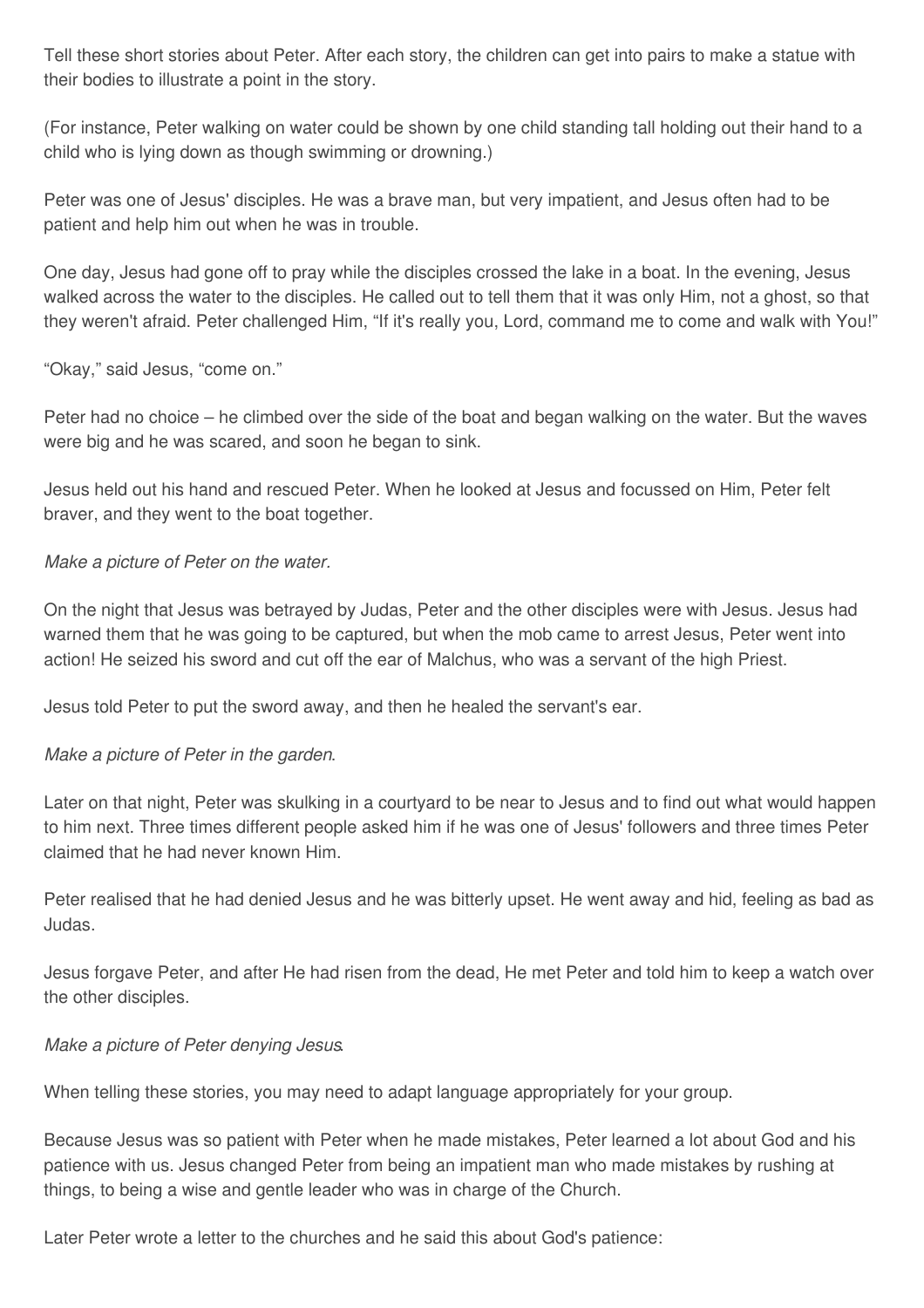"Don't forget that God is so big that time means nothing to him – a thousand years and one day are the same! God hasn't forgotten his promises - He will come and judge us one day and let us into Heaven. But because of his kindness and His patience, He is waiting and waiting to give everyone a chance to repent *and to become Christians.*

Because God is so patient with us, many people will come to know him before He comes again to judge us. *God is giving people all the time that He can to get to know Him."*

Ask the group:

- How is God patient with us?
- What are the results of God's patience with us?
- What can we learn about the way we should treat other people from the way God treats us?

God's patience is incredible! He never gives up on us but always gives us a chance to turn to Him. We should learn from God's example to be more patient with one another.

**The Point:** To look at the example of Jesus showing patience with Peter.

## **EQUIPMENT**

None.

### **DURATION: 10 MINS.**

# **A GOLDEN CALF**

# **BIBLE STUDY | WATCHER | DIGGING IN**

Tell the story using sherbet and water as visual aids.

Moses was leading his people from Egypt into a land that God had promised to give them. On the way, Moses left the people and went up a mountain to talk to God about the laws He wanted the people to obey.

Moses was gone a long time. Then he was gone longer. The people began to get worried, and then they became impatient. They thought Moses was never going to come back to them. So they went to Moses' brother, Aaron.

"Moses has deserted us and we don't believe in this invisible God anymore," they said. "We want a God we can see, like everyone else has."

Arron was worried about Moses too, and he didn't want the people to be angry, so he asked the people to give him all their earrings and any other gold they had. He melted the gold in the fire and moulded it to make it into the shape of a calf.

(Give each child a small pot of sherbet and see if they can mould it to make it into a shape. It will be easier if the sherbet is slightly damp.)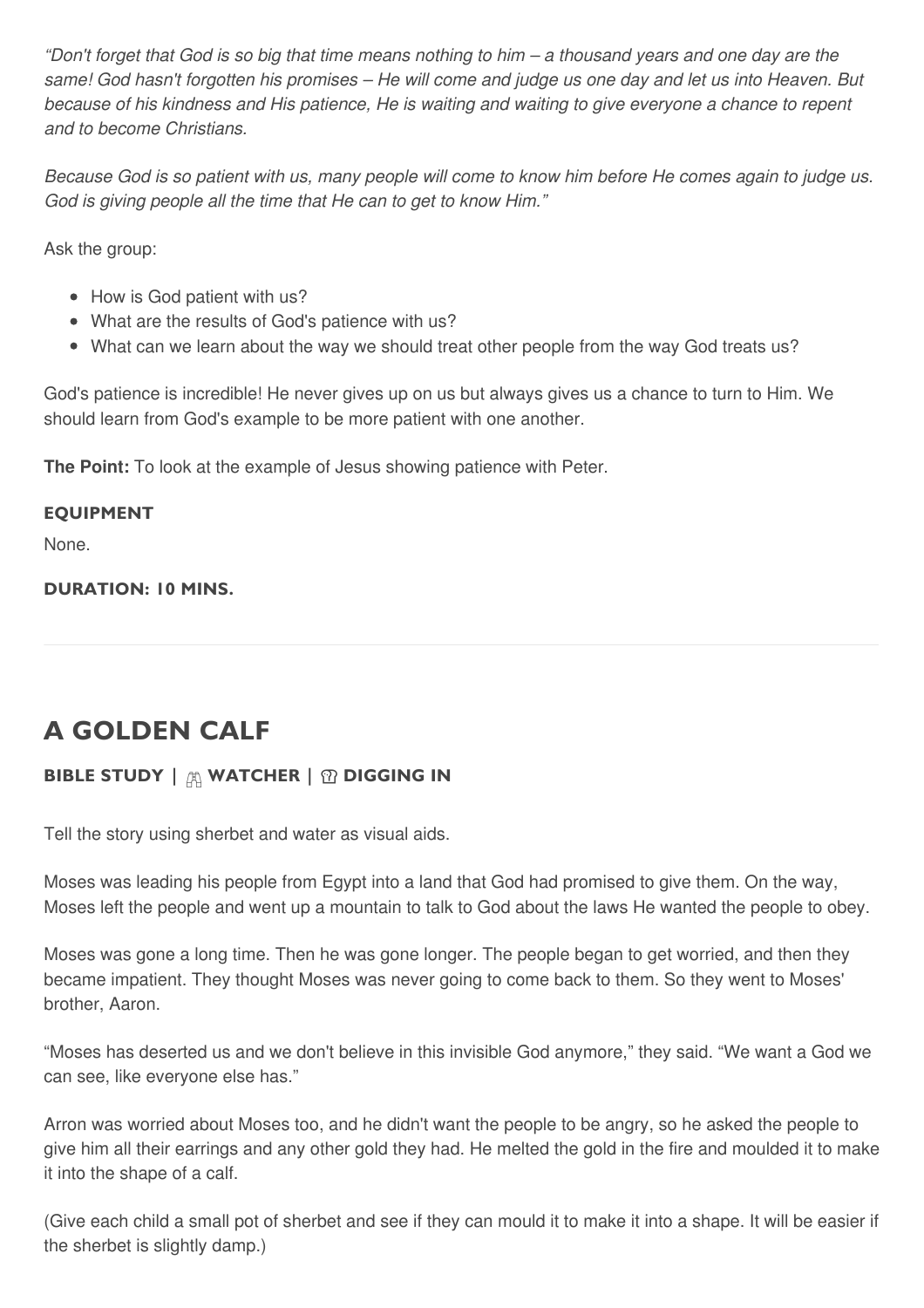The people were thrilled with their new God and they had a feast. They drank wine and danced, and got drunk and silly. They began to do things that they knew God didn't like.

God saw what the people were doing and He said to Moses, "I have had enough of these people! They keep disobeying me! Stay here, Moses, while I kill them all, and then I will start again with you and your family."

"No, God, don't," Moses pleaded. "Forgive them again – you have been so patient for so long. Please be patient a bit longer."

God agreed, and Moses went down the mountain and hurried back to the people. Before he was back at the camp, he could hear the music and dancing, and he realised that the people were having fun doing things that God wouldn't like.

He strode into the camp and threw the stones on which He had carved God's laws onto the ground*. (Have a* leader standing at the back of the hall throw the plate onto the ground so that it smashes. They can sweep *up the splinters during the rest of the story!)*

"What have you done? Why have you stopped following God already?" he asked. "You'd been gone so long, we thought you were dead." Aaron explained.

Moses picked up the golden calf and ground it into powder.

"Look at your God now!" he thundered. He poured the gold dust into the river and scooped up jugs of gold dust and water.

*(Pick up the sherbet models and put them into a jug of water.)*

Moses made the people drink the water and gold.

*(Give the children sherbet water to drink.)*

He was angry and upset that the people had so little faith in God. He wanted them to trust God so that they could be patient and wait.

Ask the children:

- Why do you think the people became impatient with Moses?
- Because they were impatient they sinned, and did the worst thing they could they made a false God.
- Do you think you can sin when you are impatient?

How can we be more patient?

**The Point:** To show that impatience can lead us to disobey God.

### **EQUIPMENT**

Sherbet, water, small cups, an old plate.

### **DURATION: 15 MINS.**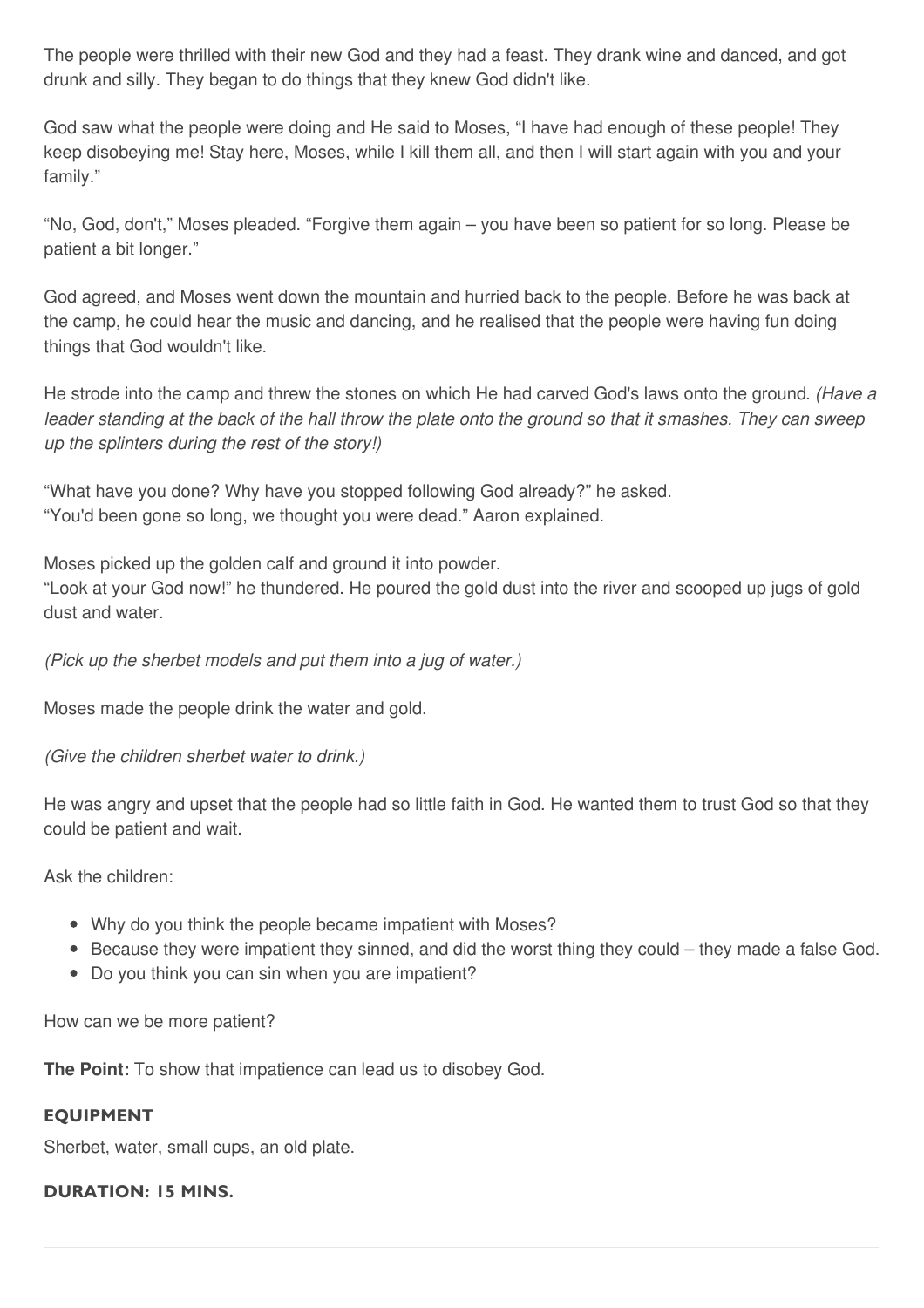# **WHAT THE BIBLE SAYS ABOUT PATIENCE**

# **BIBLE STUDY | DIGGING IN**

Read James 5: 7–11

- How is a farmer a good example of patience?
- What sort of things should we be growing in our lives? Why does it take patience to grow them? Think of things like good temper, love for people, etc.
- Can you think of any examples of patience from people in the Bible?

Read Psalm 37: 5–8

- Why should we trust in God?
- When might we begin to get fretful and impatient?
- Why should we trust God even when it seems that bad people are doing better than anyone else?

**The Point:** To look at what the Bible says about patience.

### **EQUIPMENT**

Bibles

**DURATION: 10 MINS.**

# **TOFFEE PATIENCE**

# **PRAYER | RESPONSE**

Ask the children where they might find it hard to be patient.

Write these places on separate sheets of A3 paper: one might say "school", one might say "home" and so on.

Spread the pieces of paper out in the room. Give each child 5 pieces of toffee.

Ask the children to go to each piece of paper in turn. They should think of a time that they feel impatient in this place – for instance "At swimming club I feel impatient when the teacher is helping other children."

They should eat a toffee as they pray that God will help them to be patient in this situation. When they finish their toffee they should glue the wrapper onto the A3 paper and go to one of the other pieces of paper to pray about another situation.

Children only need to go to the pieces of paper that are relevant to them, and they can go to a piece more than once. They should pray for the entire time that they are eating their toffee!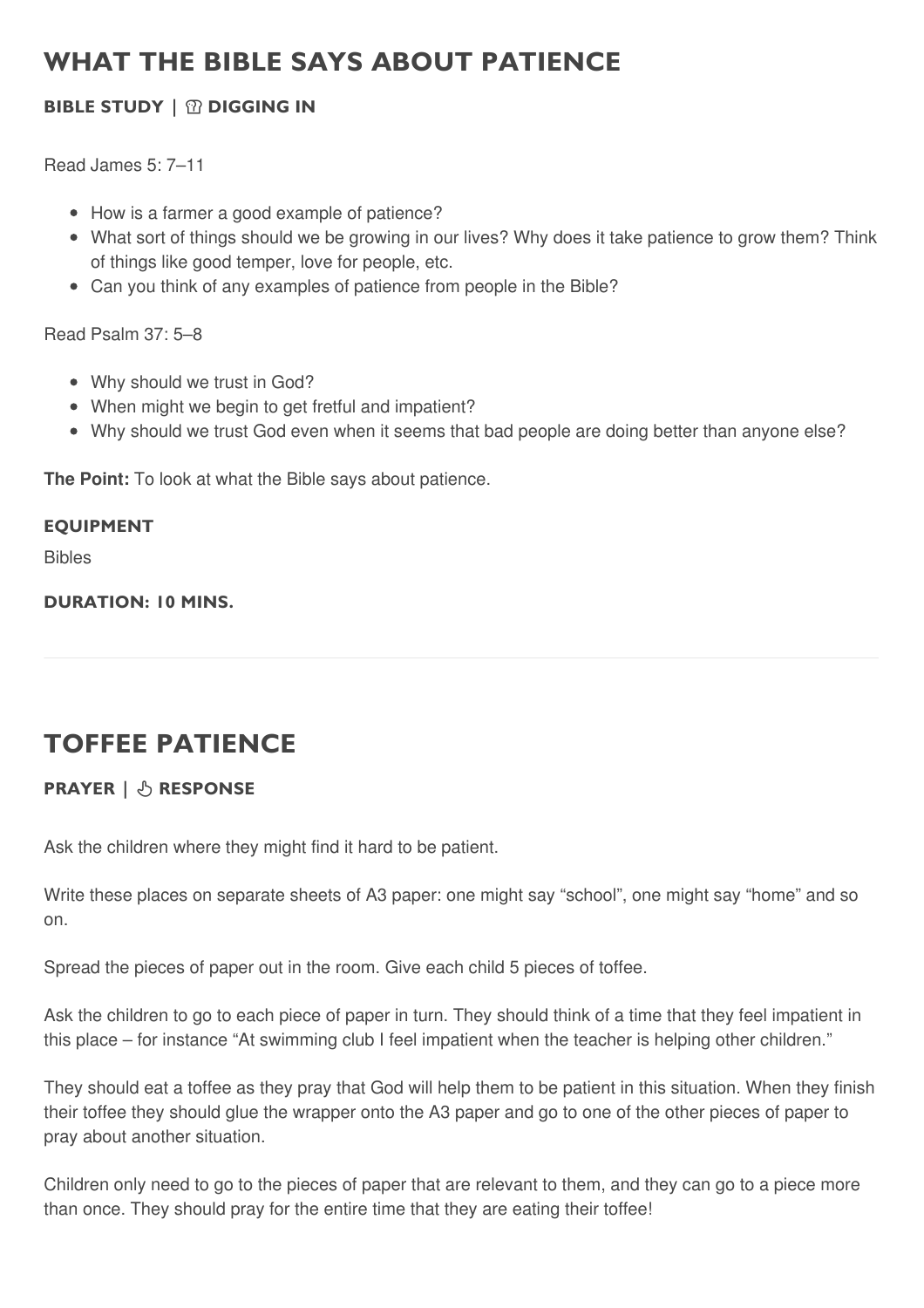When all the toffees are gone display the pieces of paper with their toffee paper patterns!

**The Point:** To patiently pray for patience!

#### **EQUIPMENT**

A3 paper, pens, glue, wrapped toffees.

#### **DURATION: 10 MINS.**

# **PLANTING SEEDS**

# **ACTIVITY | WATCHER | RESPONSE**

Read the parable of the mustard seed from Matthew 13:31-32 to the children.

Explain the meaning of the parable – that although the seed is small, eventually it grows and becomes a big tree. We need to be patient and wait for things to grow fully.

Ask the children if they can think of things that take time to develop.*For instance, you may be learning to* play a musical instrument. It takes time to learn to play well – you have to be patient while you practise if *you are to become a good player.*

We need to be patient in our Christian life, too. God wants us to spend time with Him so that we grow more like Him, and that is a long process, because we have a lot of things that we need to change!

Sometimes we have to pray for things for a long time before God makes them happen. For example, some people pray for years for others to become Christians.

God's kingdom is like a seed – it takes a long time to grow, but eventually it will be big and strong, like a tree. God's word is like a seed that is planted in us and over the years we become better and stronger Christians.

Give each child a pot and the paints to decorate it with. They should write on the pot, "God's word is like a seed." You can have the children paint the pots or use fabric and glue to decorate them.

When the pots are ready, have each child fill their pot with dirt and plant a seed or bulb in it.

**The Point:** An object lesson about patience! The children can think about things that they want to grow in their lives, and can watch their seeds growing, thus reminding them about patience over the coming weeks.

#### **EQUIPMENT**

A small plastic cup or flowerpot for each child, paints that will adhere to the surface of the pot, potting compost, seeds or bulbs for each child.

### **DURATION: 10 MINS.**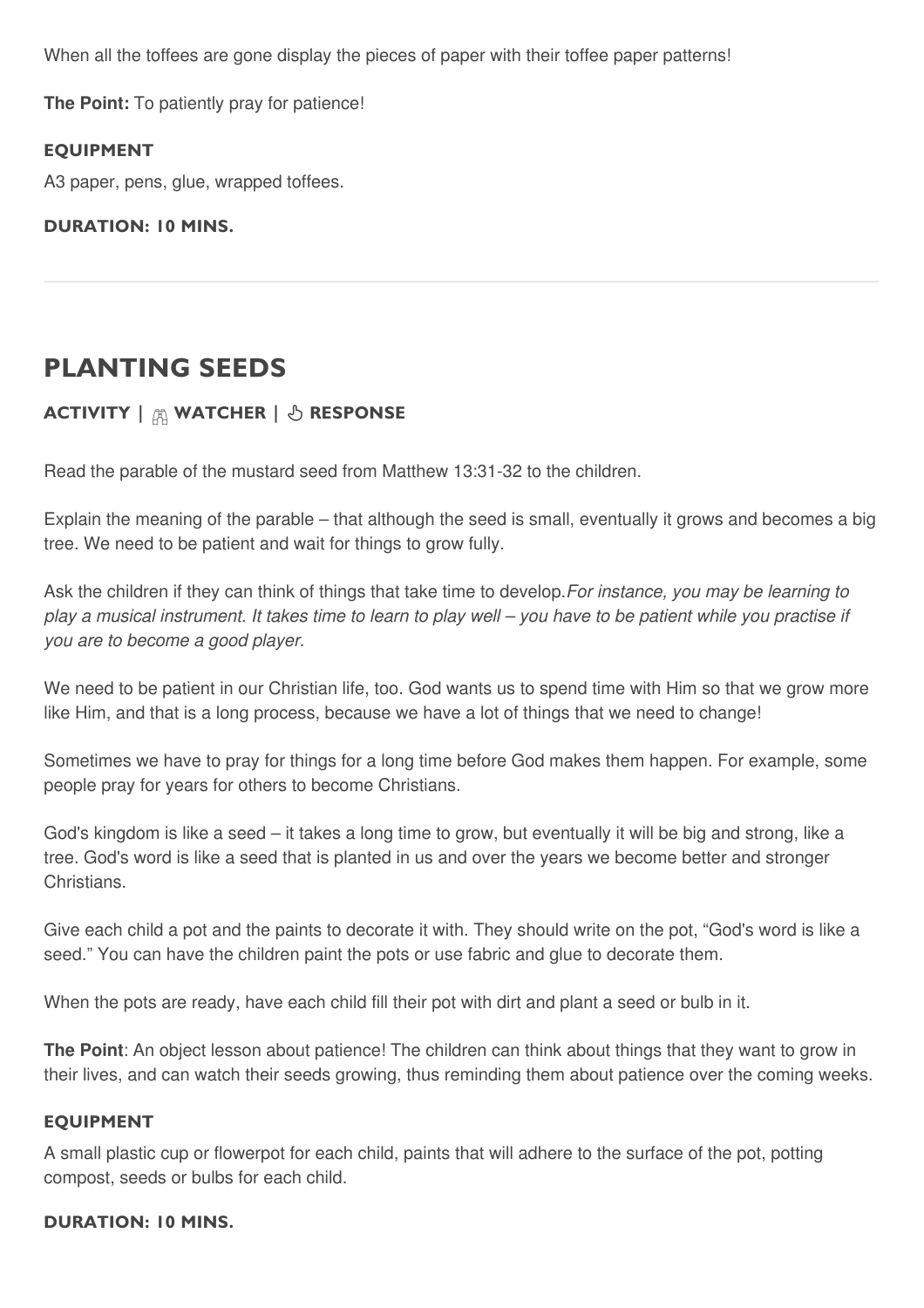# **BEAR WITH THEM!**

# **CRAFT IDEAS | RESPONSE**

Read Proverbs 14:29, 15:18, and 25:15 to the group. (Use a simple version of the Bible such as the Living Bible)

These verses talk about being patient with people and the benefits of this.

- Why should we be patient with people?
- What happens when we are impatient? How do people react?
- What examples can the young people think of from their own lives? do they do things better if someone is patient? Do they clam up if someone is cross?

Give each child a sheet of paper and a pencil and ask them to create a cartoon strip showing the benefits of being patient. Younger children could just draw a picture to illustrate a time in their life when someone was patient with them and it was helpful.

**The Point:** To think about why we should be patient with other people and how we should put this into practice.

### **EQUIPMENT**

Bible verses written out, paper, pencils or felt tips.

### **DURATION: 15 MINS.**

# **WE SHALL REAP**

# **MEMORY VERSE | WATCHER | RESPONSE**

"Let us not grow weary while doing good, because in time we shall reap if we don't give up."

### **Galatians 6:9**

Put the children in a line stretching from the bucket of potatoes to the end of the room. As you repeat the verse together, the child nearest the bucket takes a potato and passes it along the line until the last child receives it and puts it on the floor. This carries on until the bucket is empty and the children are fed up moving potatoes from hand to hand! At this point, the sweets should be discovered and the children can share their reward!

**The Point:** To encourage young people to learn the Bible.